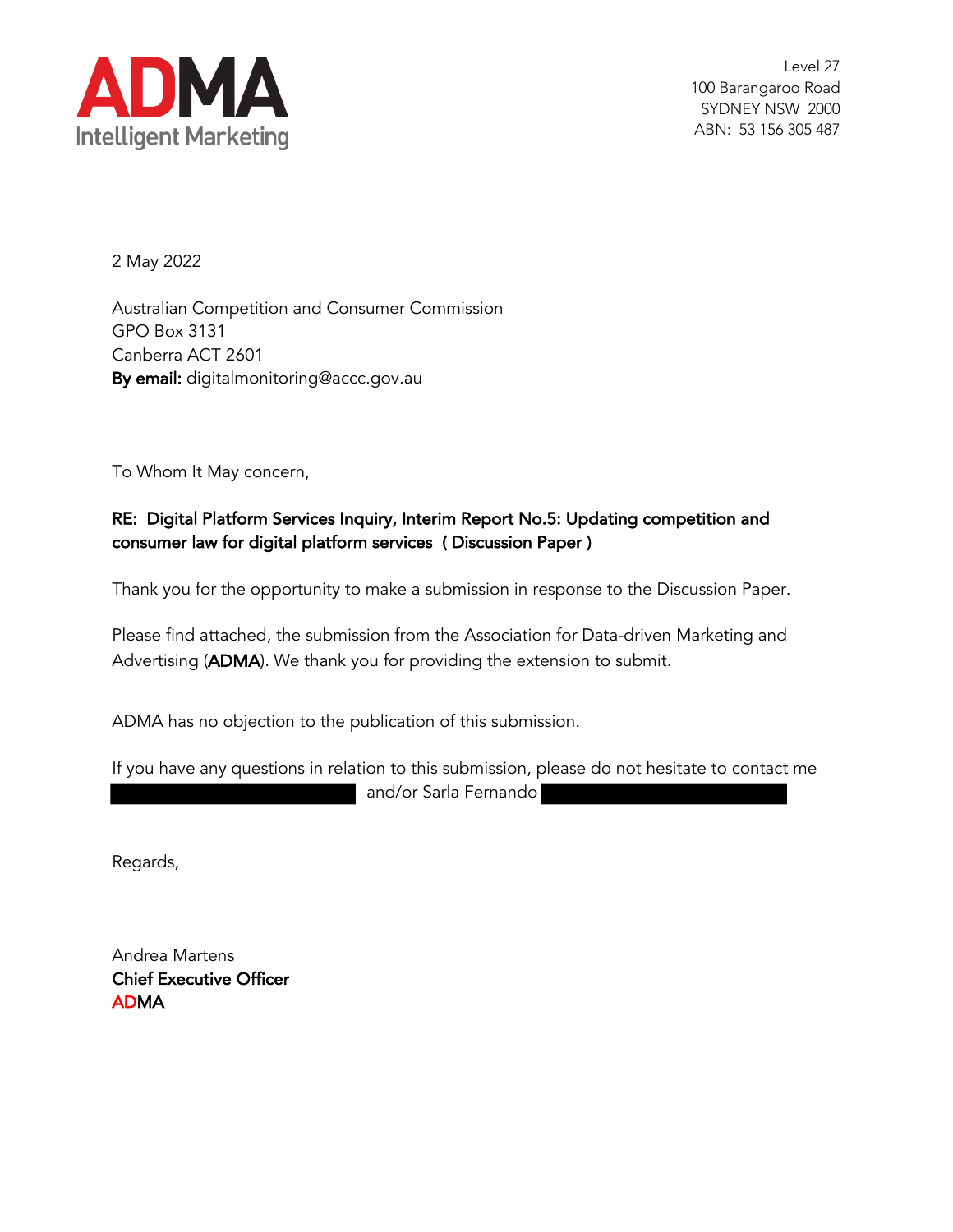# ADMA Association for data-driven

Submission in response to the Digital Platform Services Inquiry Discussion Paper for Interim Report No.5: Updating competition and consumer law for digital platform services

Australian Competition and Consumer Commission

1 May 2022

The Association for Data-driven Marketing and Advertising Level 27 100 Barangaroo Road Sydney NSW 2000 ABN: 53 156 305 487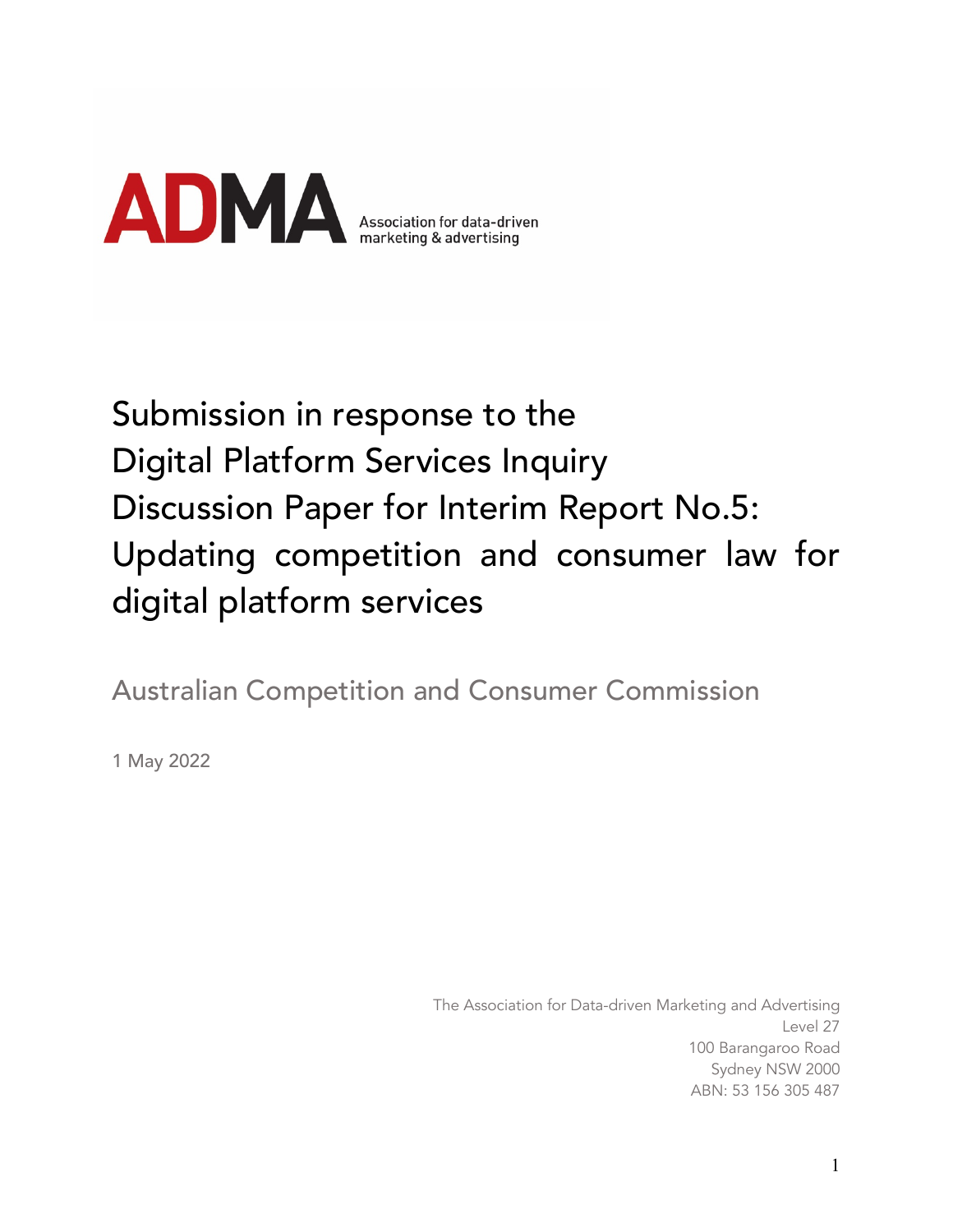

This page intentionally left blank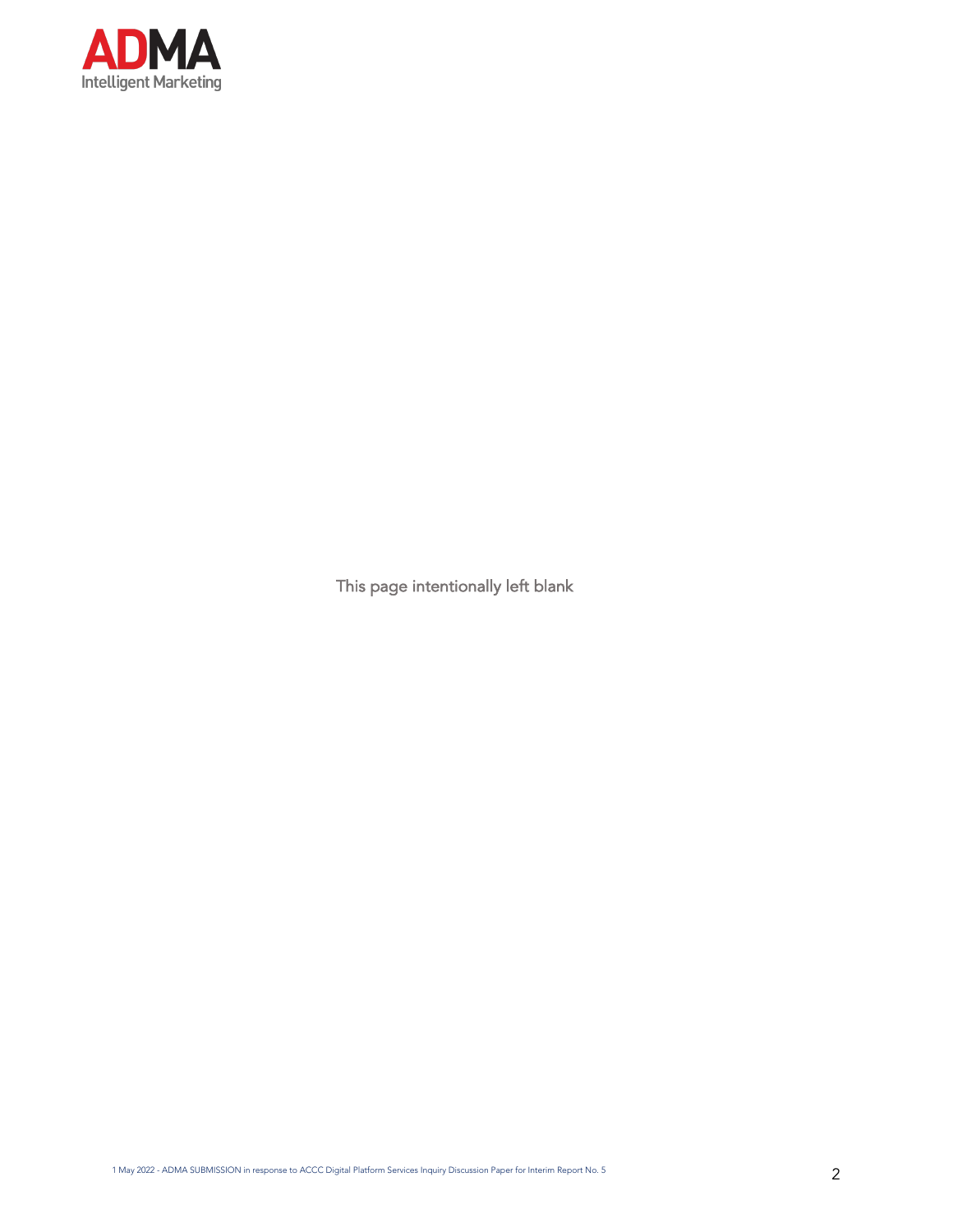

## **Introduction**

The Association for Data-driven Marketing and Advertising (ADMA) welcomes the opportunity to make a submission to the Australian Competition and Consumer Commission (ACCC) in relation to the Digital Platform Services Inquiry Discussion Paper for Interim Report No. 5: Updating competition and consumer law for digital platform services (Discussion Paper).

Digital platform services drive the data-driven marketing and advertising industry. Two measures of sustainable success for the data-driven marketing and advertising sector are: the extent of effective competition throughout the supply chain for digital advertising services; and the extent to which processes and practices for collection and handling of data relating to consumers and internet users are fair, transparent and appropriately privacy preserving.

Along with many consumer benefits, powerful digital platform businesses have presented consumer and competition harms that create challenges for regulators around the world. In response, these regulators have often looked to their traditional tools and existing legislation to curtail anticompetitive activity and protect consumer rights. This has had varying levels of success, partly due to limitations of tools available to regulators.

In Australia, the Competition and Consumer Act (CCA), including the Australian Consumer Law (ACL), has been the primary regulatory tool to hold the larger digital platforms accountable. Use, and potential use, has driven some change. The ACCC's Digital Platform Services inquiry provides the government and industry with an opportunity to consider whether there is a need for additional protections to reduce risk of consumer and competition harms, and whether those protections ought to be built into the ACL and CCA.

It is ADMA's opinion that there is a need for reform to strengthen the protections for Australian consumers and the competitive local economy, but that regulatory reforms should be closely aligned with those implemented in comparable leading overseas jurisdictions.

## KEY RECOMMENDATIONS

In its submission, ADMA advocates:

- that regulatory reform is needed to better address consumer and competition harms associated with digital platform services in Australia. In this reform, the CCA, including the ACL, must be measured for 'fit for purpose' and will be strengthened if done alongside other economy-wide reforms
- introducing prohibitions and obligations into legislation where doing so provides clarity to service providers and consumers as to what is considered acceptable conduct in the digital economy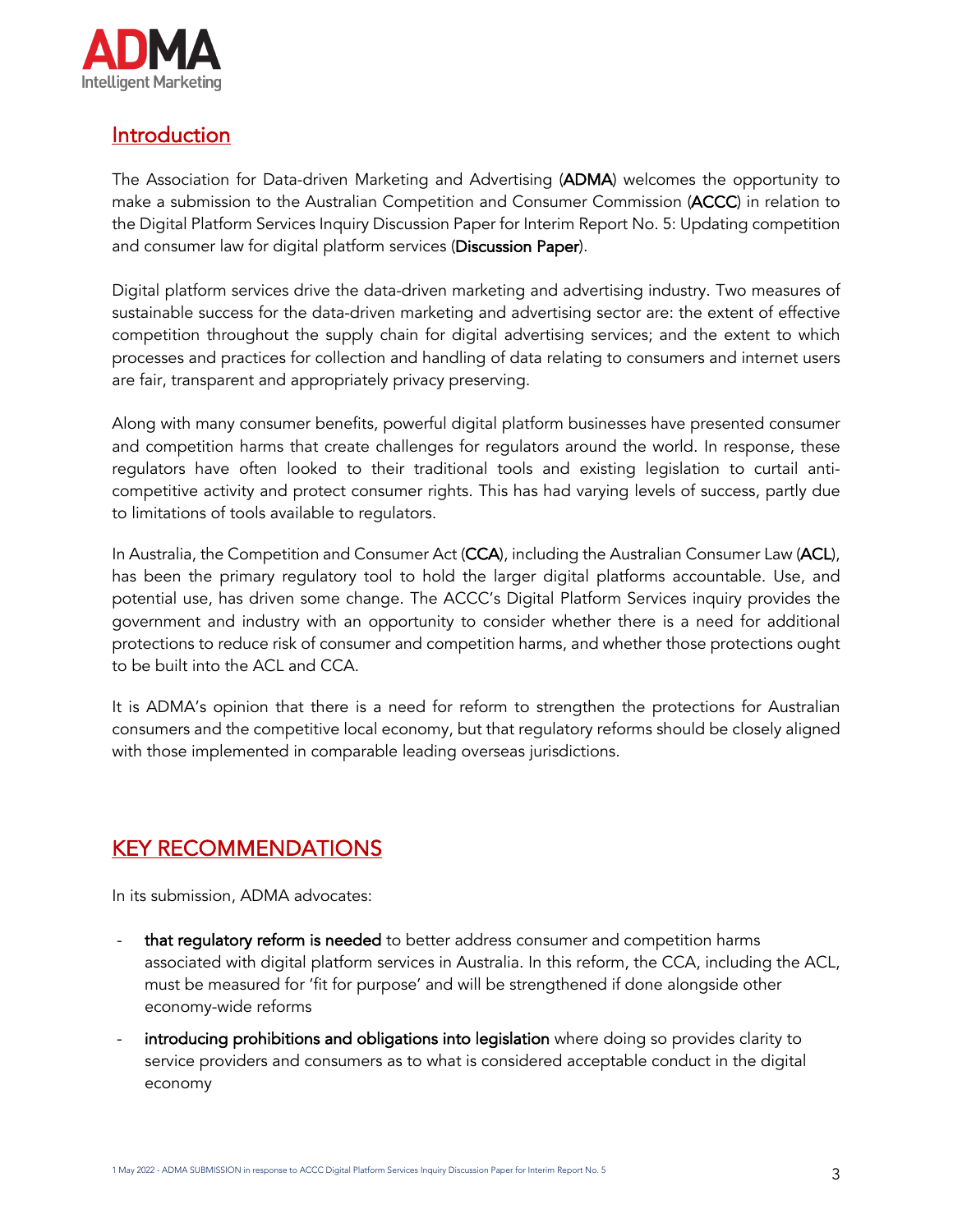

- considering the suitability of creating a new authority with oversight of the unique challenges in digital competition. The workforce tasked with oversight will need to have a diverse set of skills that mirror the industry's changing composition and landscape. This should also consider parallel issues such as privacy and eSafety. An analogous regulatory model is the UK Centre for Data Ethics and Innovation.
- Australia applying learnings from UK's Competitions and Market Authority (CMA) approach to defining frameworks for digital platforms that extract better data out of digital advertising and recognise penalties must be relative to the size and scale of the digital platform
- Australia taking a global viewpoint in regulatory reform, increasing interoperability and efficiency with other comparable jurisdictions. Any opportunities to improve upon overseas models should also be considered to allow for world-leading consumer protection
- that regulatory reform avoid burdening Australian digital platform services that do not enjoy substantial market power
- a sensible tailored approach to addressing issues brought about by digital platform solutions. While solutions preventing harms may sometimes be applied broadly, this must not be the assumption for all issues
- that a fit for purpose competitions and consumer regime must be both structured and flexible and must be considered with a national security lens due to the risk of exploitation of large scale digital platforms by bad actors and the rapid pace at which the digital economy changes
- the ACCC needs sufficient resources and appropriate powers to improve its responsiveness to emerging harms arising from the digital economy.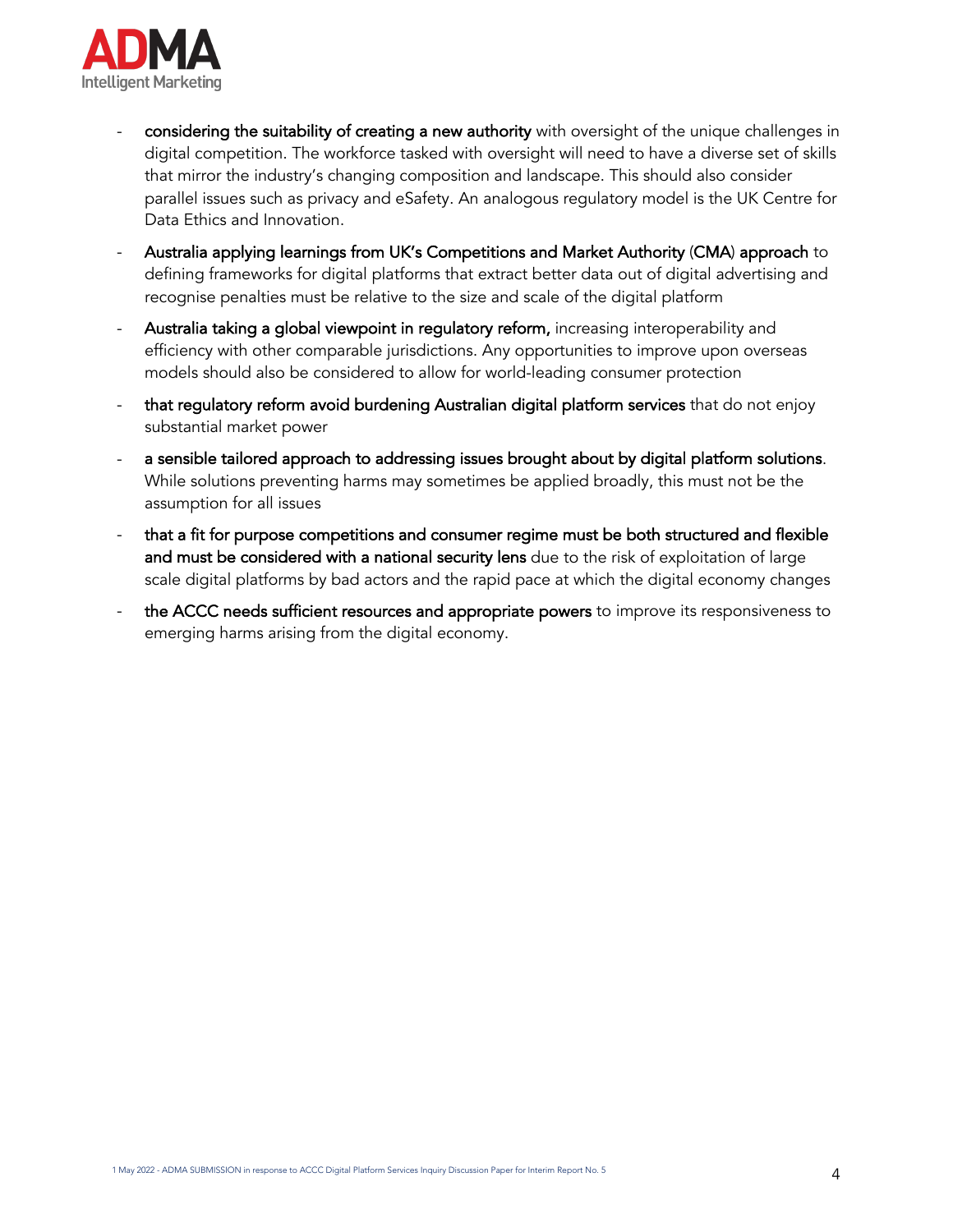

## **DISCUSSION**

#### Digital platform services: identifying the benefits and harms

Digital platform services underpin the digital economy and open up opportunities for organisations to improve their efficiency and effectiveness. Digital platform services also provide innovative and cost-effective ways for any organisation to reach, engage and do business with their customers in ways and at times that are convenient to them. Digital platform services are essential for the automation and ubiquitous delivery of services that Australian organisations and consumers have come to rely on and in some instances (when funded by advertising) allow free access to information and other services. They also play a key role in connecting Australians with their family, friends and community networks locally and internationally – in real time.

Digital platform services enable data-driven marketers and advertisers to truly put the customer at the centre of their strategy. There are a multitude of benefits that digital platform services offer they now play an important role in stimulating the economy.

However, left unchecked, they can present significant competition and consumer risks. ADMA agrees with the comprehensive and wide-ranging analysis of competition and consumer harms outlined by the ACCC in the discussion paper and agrees that these harms have become more prevalent as reliance on digital platform services grow. The rise in the use of connected devices (in addition to conventional computers, tablets and smartphones) will also aggravate the likelihood of harm as these offer digital platform service providers access to unprecedent volumes of personalised (and intimate) data and insights, giving them an unbalanced market power as data collectors, channel owners and in some instances, the provider of advertising services.

There are innate network-effects as digital platforms gain users, coupled with the economies of scale enjoyed in the operations of these businesses. If society is to continue to be able to rely on digital platform services in the future, these issues must be addressed in a way that ensures that a dynamic and competitive industry is maintained, that it fosters innovation, drives economic prosperity for Australia and that consumer rights and safety are protected.

#### Regulatory reform is needed

Technological innovation has changed the landscape being regulated significantly, and these changes have developed organically (albeit at a rapid pace).

The ACCC's review of competition and consumer law as it applies to digital platform services is both timely and necessary. While some may think that regulatory reform is somewhat overdue, the review at this more mature stage of the industry lifecycle provides an opportunity to consider the impact digital platforms have had on industry through a lens where business, regulators and the community have a better idea and understanding of issues that need to be addressed, the harms they are trying to avoid and the competition protections they need to preserve.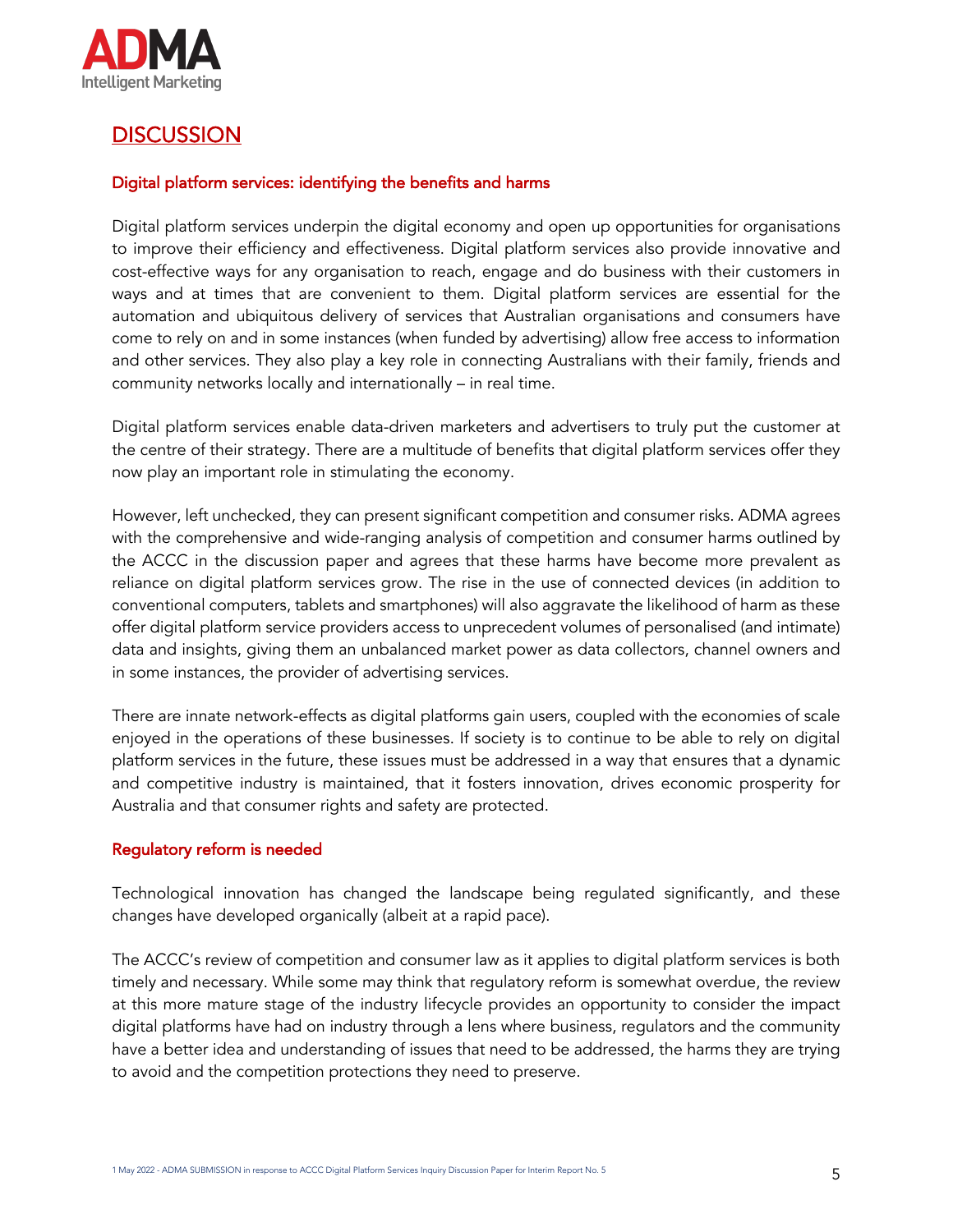

Australia's CCA, including ACL, continues to play a vital role in addressing competition and consumer harms arising from digital platform services. There is existing strength in the provisions of section 18 and 29 that prohibit misleading and deceptive conduct and false or misleading representations.

However, regulatory reform is required. The ACL needs to be strengthened to address anticompetitive behaviour that is not currently captured or where investigation occurs only after harm has been inflicted. Further, given the volume of advertising on these platforms, much of which is placed using automated tools, it's a reasonable question whether compliance is (or can be) adequately policed.

ADMA notes that the digital economy does not stand apart from the traditional economy. Both should be regulated in the same way with guiding principles and obligations on participants to uphold standards of behaviour.

ADMA also notes that a current shortcoming of the ACL is that consumers face significant barriers seeking remedies when a digital platform services provider fails to meet a standard of service (or product) that is expected to be upheld by traditional businesses locally. The lack of redress available to consumers indicates that the ACL, as it stands, is not sufficient when applied to digital platform services and is an even greater issue when Australians deal with a global entity.

In addition to the CCA, including ACL being made 'fit for purpose', ADMA supports wider reforms that would strengthen the protection of competition and consumers against harm. Some of these include:

- the introduction of an unfair trading prohibition
- introducing a general safety provision (drafted with a national security lens)
- a strengthening of unfair contract terms provisions
- an overhaul of the Privacy Act to better protect against consumer harm related to the collection, use, disclosure and management of personal information. ADMA recommends that this Inquiry be considered in conjunction with the Privacy Review that is currently underway.

#### Introducing prohibitions and obligations into legislation

ADMA advocates for the introduction of principles-based prohibitions and obligations into legislation to the extent that doing do so:

- helps set the standards for what is considered acceptable conduct in the digital economy; and
- that the introduction of such further clarifies these expectations to service providers and consumers.

ADMA cautions against any reform that has the potential of creating confusion as this will have the adverse effect of reducing compliance.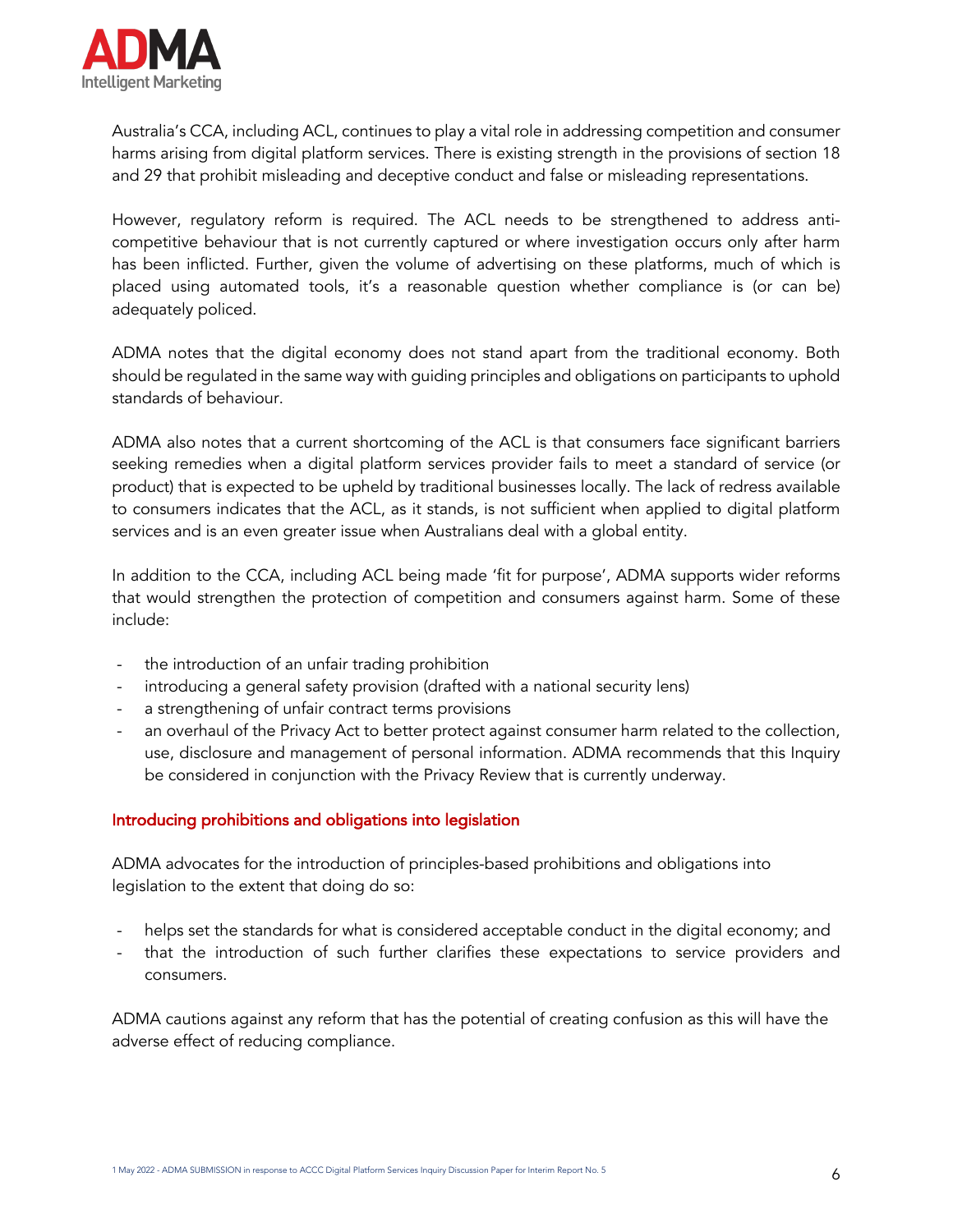

#### Supporting legislative reform: considering the appropriateness (and skillset) of a new authority

To be effective in maintaining consumer and competition protections, the governing framework needs to be supported by regular surveillance and enforcement by the regulator. It should also be aligned (in a practical sense) to the industry it is being applied to. ADMA supports the ACCC investigating whether it makes sense for Parliament to create a new authority with both oversight of the unique challenges in digital competition, while working alongside parallel issues such as privacy and eSafety. An analogous regulatory model is the UK Centre for Data Ethics and Innovation.

The digital economy requires regulators take a more sophisticated approach to identifying harm. The current approach of relying on reports that identify harms after they take place is no longer feasible.

Furthermore, the monitoring and surveillance by regulators in the complex digital environment requires a diverse workforce that understands the implications of the law along with the technical architecture on which these models are built and the various ways in which these digital platform services are being used to serve a consumer.

Experts such as data scientists, data-driven marketers and advertisers, artificial intelligence engineers, data analytics professionals, information security analysts and other technology professionals will need to be included in the teams supporting upstream regulation in the digital economy. This will mitigate risk and protect consumers and competition, potentially before widespread harm occurs.

ADMA provides education services to the data-driven marketing and advertising industry. It is ADMA's experience that helping organisations and individuals tailor their education in compliance so that it applies to the environment they operate in has a positive effect of improving compliance and best practice – especially when there is regulatory change. ADMA looks forward to working with the regulator to educate the industry as required.

#### The advantage of being able to apply learnings from the CMA

ADMA acknowledges that the ACCC has already formed a view on the need for specific rules to prevent anti-competitive conduct in the supply of ad-tech services and general search services. In identifying and implementing any such rules and recommendations that the ACCC make from this inquiry, ADMA advocates an approach that follows the substantial work already done by the UK's Competitions Market Authority (CMA) in this space.

Many of the issues being considered and addressed in the CMA's detailed, enhanced regulation of digital platforms are aligned to those identified in Australia. The CMA's approach was to define frameworks for digital platforms that extract better data out of digital advertising in a way that will benefit (and protect) both the consumer and a competitive digital economy and recognise that penalties must be relative to the size and scale of the digital platform.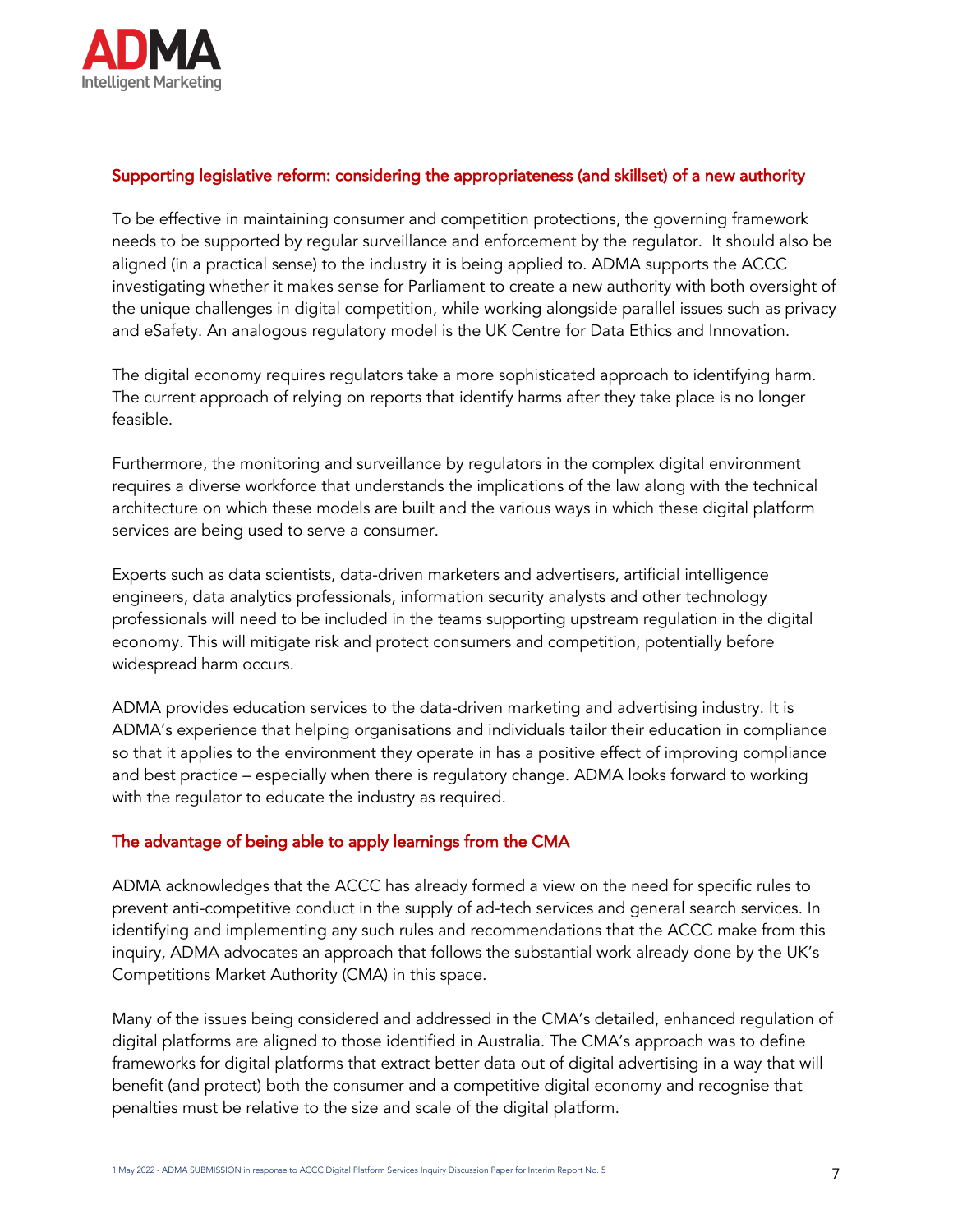

#### Taking a global approach to regulatory reform

ADMA believes it makes sense for Australia to take a global approach to regulatory reform related to digital platform services. The pace of innovation and the global nature of digital platforms means examining the issues with an Australian-only lens risks being myopic and ignorant of the realities of cross-border commerce. A failure to address these gaps will only empower global incumbents looking to use their market power to improve their own commercial interests at the expense (and sometimes disregard) of a genuine interest in protecting Australian consumers or society from harm.

Australia should, where appropriate, align its regulatory framework with other comparable jurisdictions and support interoperability and international consistency as it applies to global governance of digital platforms. This will help manage situations where recalcitrant digital platforms may threaten Australian-domestic market withdrawal rather than abiding by regulatory requirements. Harmonising international regimes (to the extent that is appropriate to Australia) will also reduce the regulatory burden (and therefore cost) often cited by global platforms as for a reason to withdraw operations and/or services and make compliance by global operators more efficient and effective.

#### Reform must not inadvertently prejudice Australian local digital platform services

ADMA advocates for a tailored approach to regulatory reform that addresses specific harms, as well as addressing broader systematic issues. Furthermore, ADMA supports an approach that is measured, appropriate and likely to capture in governance the intended cohort.

Australia needs to be careful that it does not inadvertently prejudice the local digital platform services that may fall within a regulated category by definition only, but do not enjoy substantial market power. Such prejudice would lead to regulatory burdens on local market operators that are not shared by their multinational counterparts and could have the effect of stifling competitiveness and/or innovation to the disadvantage of all Australians and the economy.

#### A sensible tailored approach to addressing issues brought about by digital platform services

As the use of data analytics increases there has been a reduced level of transparency to that data by the consumer.

ADMA understands the need to protect the use of that data to minimise potential consumer harms. However, while transparency is important, ADMA believes it is equally important to improve the effectiveness of current disclosure and consent models.

It is ADMA's view that this balance will be found in understanding the difference between consumer perceived risk vs actual consumer harm. Regulatory reform needs to address the harm without placing an unnecessary inconvenience, friction and burden on consumers when it comes to informing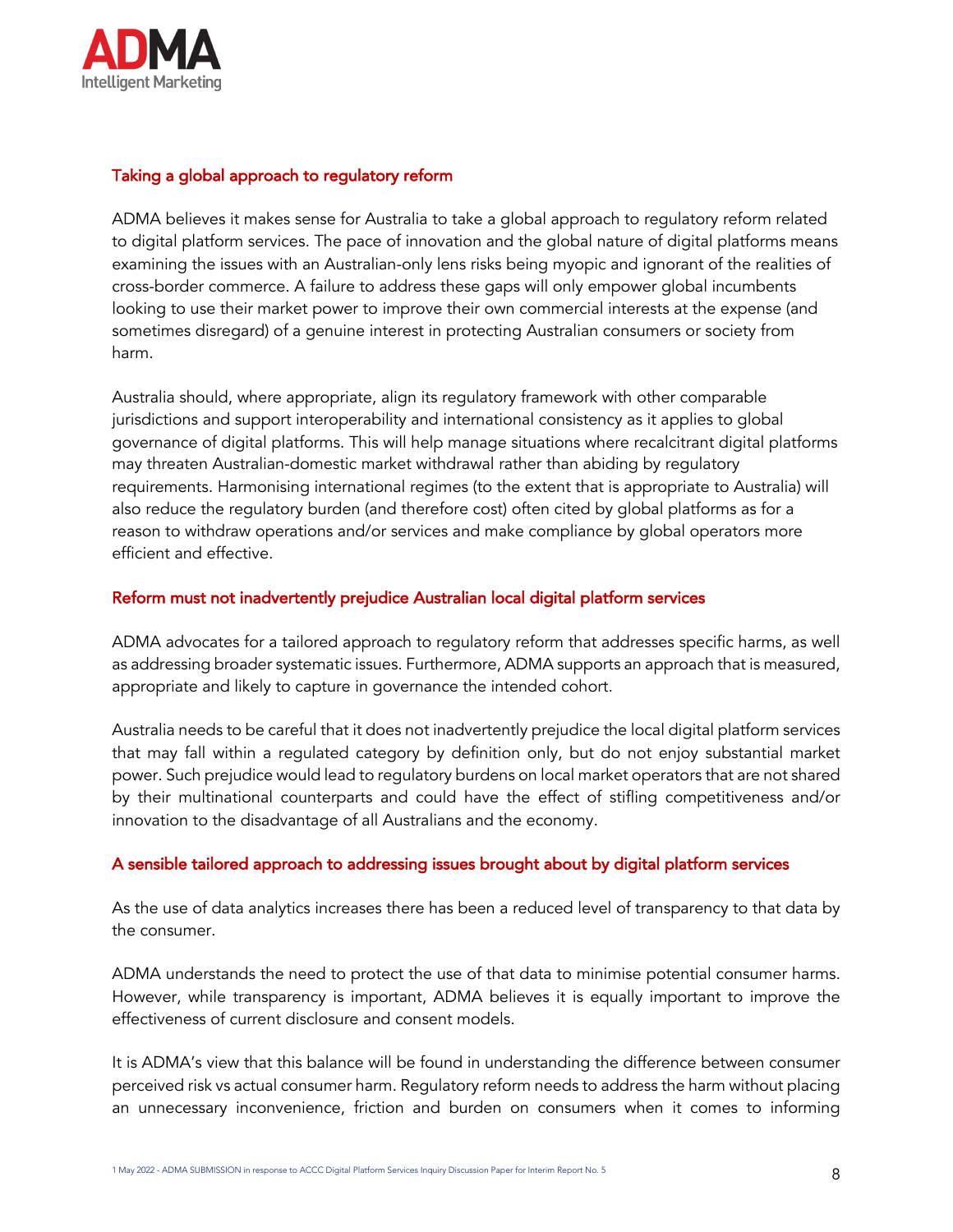

consumers of their data rights. For context, an approach similar to how Australian Consumer Law discloses consent forms do not form part of every retail transaction but rather the weight of disclosure is applied to those who fail to adhere to the law (placing the emphasis and cost on bad actors, not that who act in good faith).

Overall, this means a 'one solution fits all option' may not always be the way to achieve the end goal. Take, for example, trying to address the issues surrounding dark patterns. While it would be tempting to assume this issue can be solved with 'notice' provisions, the nature of this activity may not be defused by just raising user awareness and providing notice – it may instead be an issue that is better addressed with a prohibition on unfair trading practices that can be broadly applied to the market.

Just as digital platform services have changed the form in which consumer data and personal information is collected, analysed, used and stored, the way in which it is regulated must be reflective of these (and future) changes. If it is not, then behaviours will be set by the 'loopholes' to compliance rather than being governed by the right way to do things.

#### Structure, flexibility and national security

The digital economy has an unprecedented ability to influence and manipulate both consumers and the businesses that rely on digital platform services. This makes it more important that the regulatory framework be both structured enough to disincentivise undesirable behaviour but also flexible enough to apply to innovation over time without further empowering the incumbent powerhouses or putting an unreasonable burden of compliance on new entrants to the market. It is also critical to look at this through a national security lens, as the risk of exploitation of large-scale digital platforms by bad actors could undermine the integrity of critical institutions, public trust and be counter to the national interest.

#### Provision of resources, funding and appropriate powers

ADMA advocates that the ACCC be provided with sufficient resources and funding as well as appropriate powers, including conferral of rule-making powers, to be able to improve its ability to be responsive to emerging consumer and competition harms that arise from the digital economy.

#### **Conclusion**

Regardless of the path forward in this review, ADMA would encourage the ACCC to fully consider how compliance will be measured with any proposed reforms. We remain supportive of regulatory reform, but without adequate policing the good actors will bear the burden and the bad actors, who exploit consumer data and weaponise the digital ecosystem, will continue to go unpunished (and effectively operate unregulated).

ADMA looks forward to continuing to engage with the ACCC in the Digital Platform Services.